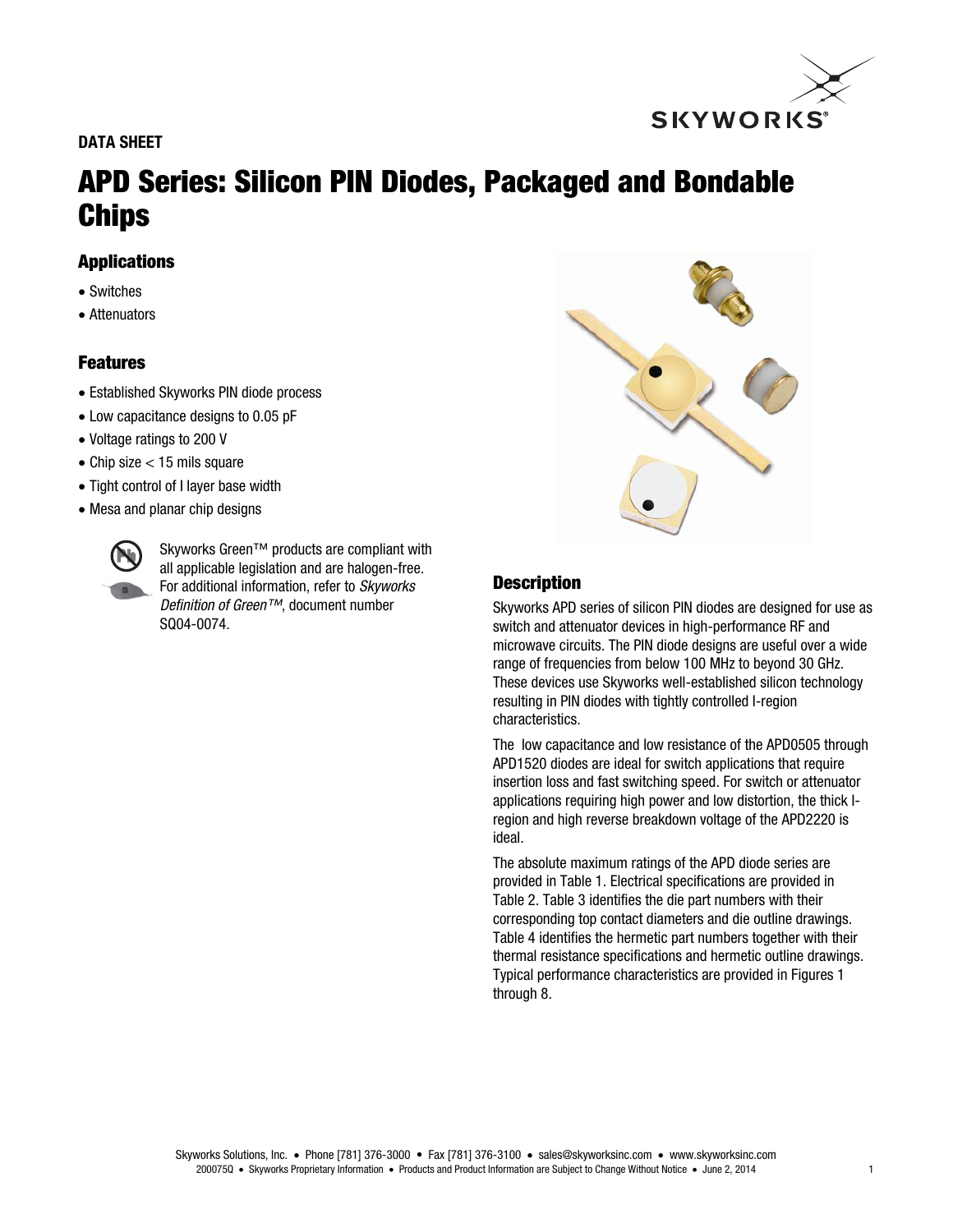#### Table 1. APD Series Absolute Maximum Ratings

| <b>Parameter</b>      | <b>Symbol</b>           | <b>Minimum</b> | <b>Typical</b> | <b>Maximum</b>                                                    | <b>Units</b> |
|-----------------------|-------------------------|----------------|----------------|-------------------------------------------------------------------|--------------|
| Power dissipation     | P <sub>DIS</sub>        |                |                | Maximum $T_I$ – Case Temp<br>Thermal Re sistance junction-to-case | W            |
| Reverse voltage       | VR                      |                |                | See Voltage Rating column in Table 2                              |              |
| Forward current       | IF                      |                |                | 200                                                               | mA           |
| Operating temperature | Top                     | $-65$          |                | $+175$                                                            | °ር           |
| Storage temperature   | <b>T</b> <sub>STG</sub> | $-65$          |                | $+200$                                                            | $\circ$      |

Note: Exposure to maximum rating conditions for extended periods may reduce device reliability. There is no damage to device with only one parameter set at the limit and all other parameters set at or below their nominal value. Exceeding any of the limits listed here may result in permanent damage to the device.

CAUTION*: Although this device is designed to be as robust as possible, electrostatic discharge (ESD) can damage this device. This device must be protected at all times from ESD. Static charges may easily produce potentials of several kilovolts on the human body or equipment, which can discharge without detection. Industry-standard ESD precautions should be used at all times.* 

#### Table 2. APD Series Electrical Specifications (Note 1) (Top =  $+25$  °C, Unless Otherwise Noted)

| <b>Parameter</b>               | <b>Junction</b><br><b>Capacitance</b><br>(CJ)<br>$V_R = 50 V$ ,<br>1 MHz<br>(pF) | <b>Junction</b><br><b>Capacitance</b><br>(CJ)<br>$V_R = 0 V$<br>1 MHz<br>(pF) | <b>Series</b><br>Resistance (Rs),<br>l = 10 mA,<br><b>500 MHz</b><br>$(\Omega)$ | <b>Minority Carrier</b><br>Lifetime (TL)<br>$l = 10$ mA<br>(ns) | <b>Voltage</b><br>Rating<br>(Note 2)<br>(V) | <b>I-Region</b><br><b>Thickness</b><br>$(\mu m)$ | <b>Thermal</b><br><b>Resistance</b><br>$(\theta$ JC)<br>$(^{\circ}C/W)$ |
|--------------------------------|----------------------------------------------------------------------------------|-------------------------------------------------------------------------------|---------------------------------------------------------------------------------|-----------------------------------------------------------------|---------------------------------------------|--------------------------------------------------|-------------------------------------------------------------------------|
|                                | <b>Maximum</b>                                                                   | <b>Typical</b>                                                                | <b>Maximum</b>                                                                  | <b>Typical</b>                                                  |                                             | <b>Nominal</b>                                   | <b>Maximum</b>                                                          |
| <b>Switching Applications</b>  |                                                                                  |                                                                               |                                                                                 |                                                                 |                                             |                                                  |                                                                         |
| APD0505-000                    | 0.05                                                                             | 0.10                                                                          | 2.5                                                                             | 70                                                              | 50                                          | 5                                                | 118                                                                     |
| APD0510-000                    | 0.10                                                                             | 0.20                                                                          | 1.5                                                                             | 90                                                              | 50                                          | 5                                                | 76                                                                      |
| APD0520-000                    | 0.20                                                                             | 0.25                                                                          | 1.0                                                                             | 120                                                             | 50                                          | 5                                                | 55                                                                      |
| APD0805-000                    | 0.05                                                                             | 0.10                                                                          | 2.0                                                                             | 100                                                             | 100                                         | 8                                                | 87                                                                      |
| APD0810-000                    | 0.10                                                                             | 0.15                                                                          | 1.5                                                                             | 160                                                             | 100                                         | 8                                                | 60                                                                      |
| APD1505-000                    | 0.06@10V                                                                         | 0.12                                                                          | 2.5                                                                             | 350                                                             | 200                                         | 15                                               | 60                                                                      |
| APD1510-000                    | 0.10                                                                             | 0.20                                                                          | 2.0                                                                             | 300                                                             | 200                                         | 15                                               | 56                                                                      |
| APD1520-000                    | 0.20                                                                             | 0.25                                                                          | 1.2                                                                             | 900                                                             | 200                                         | 15                                               | 44                                                                      |
| <b>Attenuator Applications</b> |                                                                                  |                                                                               |                                                                                 |                                                                 |                                             |                                                  |                                                                         |
| APD2220-000                    | 0.20                                                                             | 0.35                                                                          | 4.0                                                                             | 700                                                             | 100                                         | 50                                               | 18                                                                      |

Note 1: Performance is guaranteed only under the conditions listed in this table.

Note 2: Reverse current is specified at 10 μA maximum at the voltage rating noted. Do not exceed this voltage.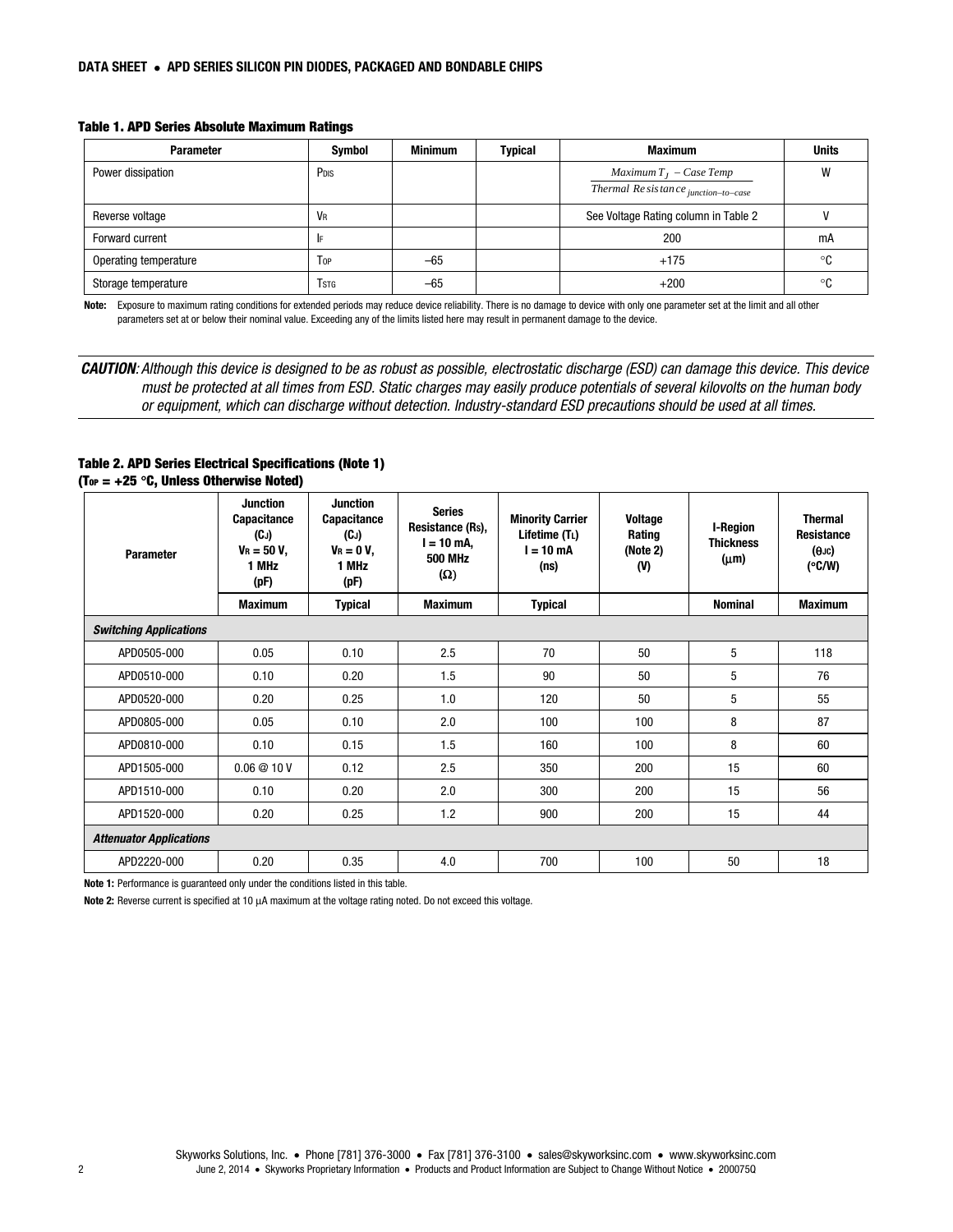### Table 3. APD Series Parts

| <b>Part Number</b>             | Top Contact Diameter (±0.5 mils) | <b>Die Drawing</b> |  |  |  |  |
|--------------------------------|----------------------------------|--------------------|--|--|--|--|
| <b>Switching Applications</b>  |                                  |                    |  |  |  |  |
| APD0505-000                    | 1.50                             | 150-806            |  |  |  |  |
| APD0510-000                    | 2.30                             | 150-801            |  |  |  |  |
| APD0520-000                    | 3.05                             | 150-801            |  |  |  |  |
| APD0805-000                    | 2.25                             | 150-801            |  |  |  |  |
| APD0810-000                    | 3.05                             | 150-801            |  |  |  |  |
| APD1505-000                    | 2.75                             | 150-806            |  |  |  |  |
| APD1510-000                    | 3.50                             | 150-813            |  |  |  |  |
| APD1520-000                    | 5.00                             | 150-802            |  |  |  |  |
| <b>Attenuator Applications</b> |                                  |                    |  |  |  |  |
| APD2220-000                    | 8.50                             | 149-815            |  |  |  |  |

#### Table 4. Hermetic Packages

| <b>Hermetic Stripline</b><br><b>Drawing</b> | <b>Typical</b><br>Thermal<br>Resistance<br>(0jc)<br>$(^{\circ}C/W)$ | <b>Hermetic Pill</b><br><b>Drawing</b> | <b>Typical</b><br>Thermal<br><b>Resistance</b><br>(0jc)<br>$(^{\circ}C/W)$ | <b>Hermetic Pill</b><br><b>Drawing</b> | <b>Typical</b><br><b>Thermal</b><br><b>Resistance</b><br>(0jc)<br>$(^{\circ}C/W)$ | <b>Hermetic Pill</b><br><b>Drawing</b> | <b>Typical</b><br><b>Thermal</b><br><b>Resistance</b><br>(0jc)<br>$(^{\circ}C/W)$ |
|---------------------------------------------|---------------------------------------------------------------------|----------------------------------------|----------------------------------------------------------------------------|----------------------------------------|-----------------------------------------------------------------------------------|----------------------------------------|-----------------------------------------------------------------------------------|
| APD0505-240                                 | 214                                                                 | APD0505-203                            | 232                                                                        | APD0505-210                            | 133                                                                               | APD0505-219                            | 201                                                                               |
| APD0510-240                                 | 170                                                                 | APD0510-203                            | 189                                                                        | APD0510-210                            | 90                                                                                | APD0510-219                            | 158                                                                               |
| APD0520-240                                 | 148                                                                 | APD0520-203                            | 167                                                                        | APD0520-210                            | 59                                                                                | APD0520-219                            | 136                                                                               |
| APD0805-240                                 | 182                                                                 | APD0805-203                            | 201                                                                        | APD0805-210                            | 107                                                                               | APD0805-219                            | 170                                                                               |
| APD0810-240                                 | 155                                                                 | APD0810-203                            | 174                                                                        | APD0810-210                            | 75                                                                                | APD0810-219                            | 143                                                                               |
| APD1505-240                                 | 150                                                                 | APD1505-203                            | 172                                                                        | APD1505-210                            | 74                                                                                | APD1505-219                            | 142                                                                               |
| APD1510-240                                 | 149                                                                 | APD1510-203                            | 168                                                                        | APD1510-210                            | 70                                                                                | APD1510-219                            | 137                                                                               |
| APD1520-240                                 | 136                                                                 | APD1520-203                            | 155                                                                        | APD1520-210                            | 57                                                                                | APD1520-219                            | 124                                                                               |
| APD2220-240                                 | 115                                                                 | APD2220-203                            | 132                                                                        | APD2220-210                            | 32                                                                                | APD2220-219                            | 104                                                                               |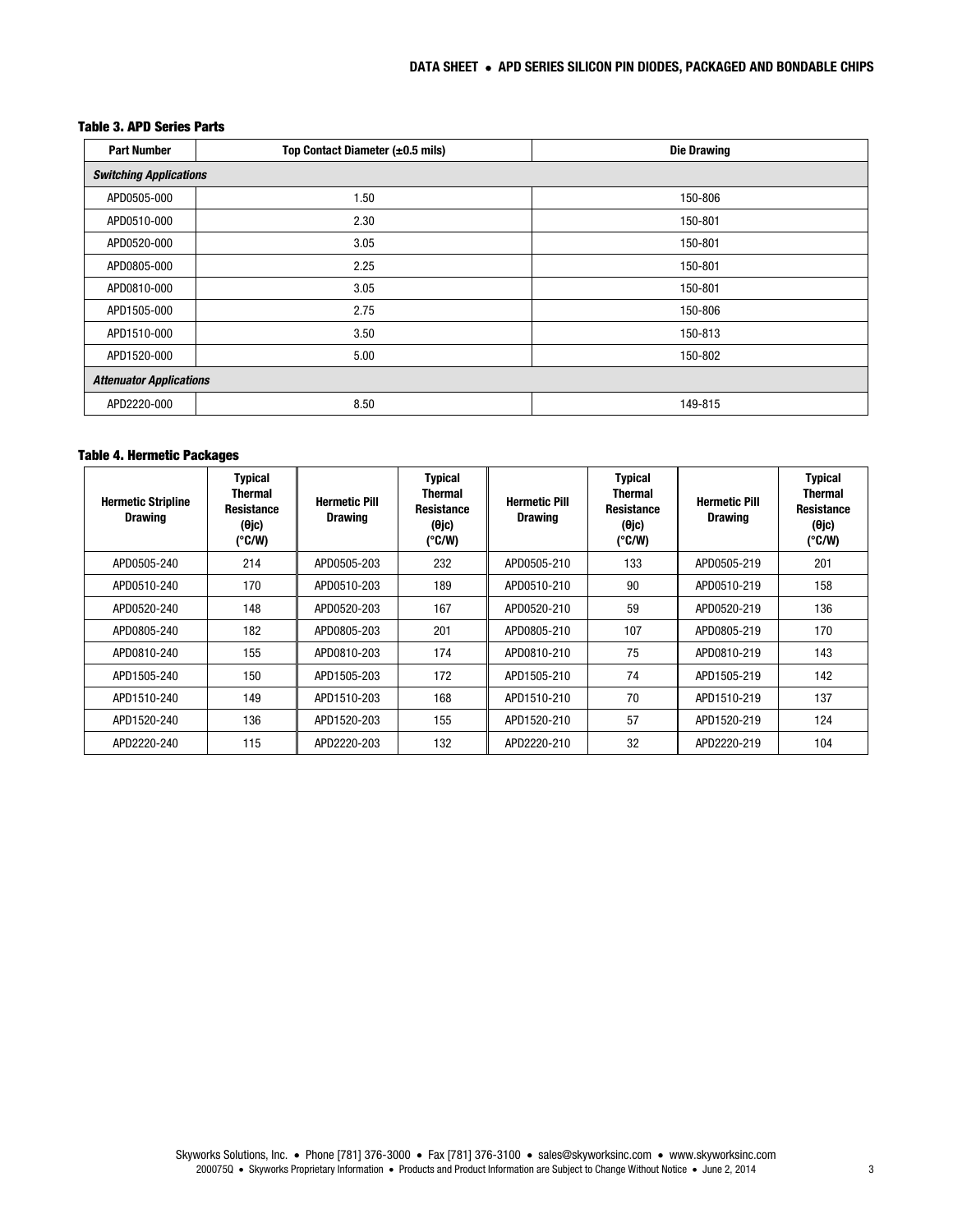

# Typical Performance Characteristics at 25 °C

Figure 1. Resistance vs Forward Current @ 1 GHz



Figure 3. Resistance vs Forward Current @ 500 MHz (APD1505-000 Package)



Figure 5. Maximum CW Input Power vs Case Temperature (-210 Package)



Figure 2. Resistance vs Forward Current @ 1 GHz



Figure 4. Maximum CW Input Power vs Case Temperature (-000 Package)



Figure 6. Maximum CW Input Power vs Case Temperature (-203 Package)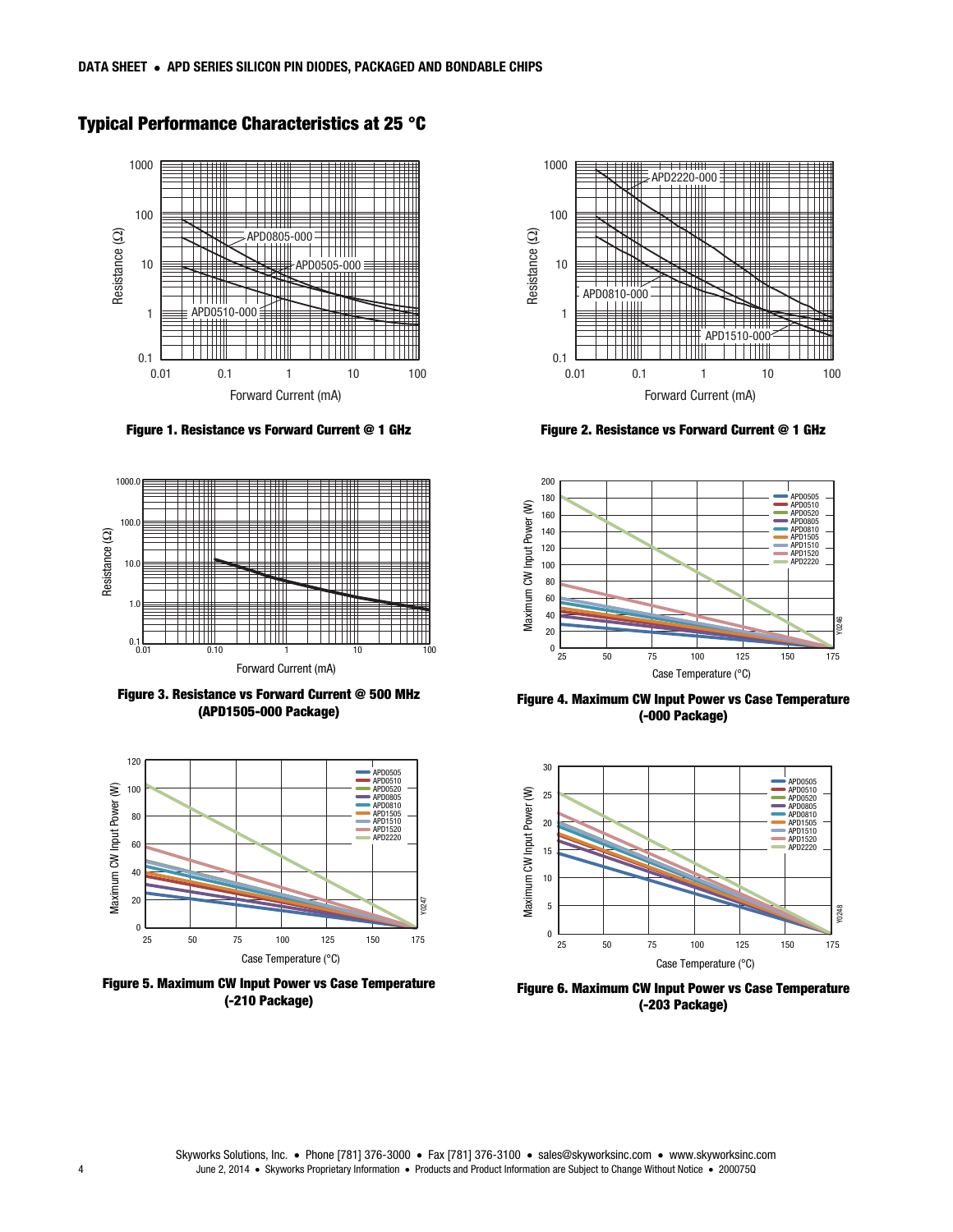

Figure 7. Maximum CW Input Power vs Case Temperature (-219 Package)



Figure 8. Maximum CW Input Power vs Case Temperature (-240 Package)

## Package Outline Drawings

Package outline die drawings for the APD diode series are shown in Figures 9 and 10. Hermetic package outlines are shown in Figures 11 through 14.

### Die Packages



Figure 9. 149-815 Package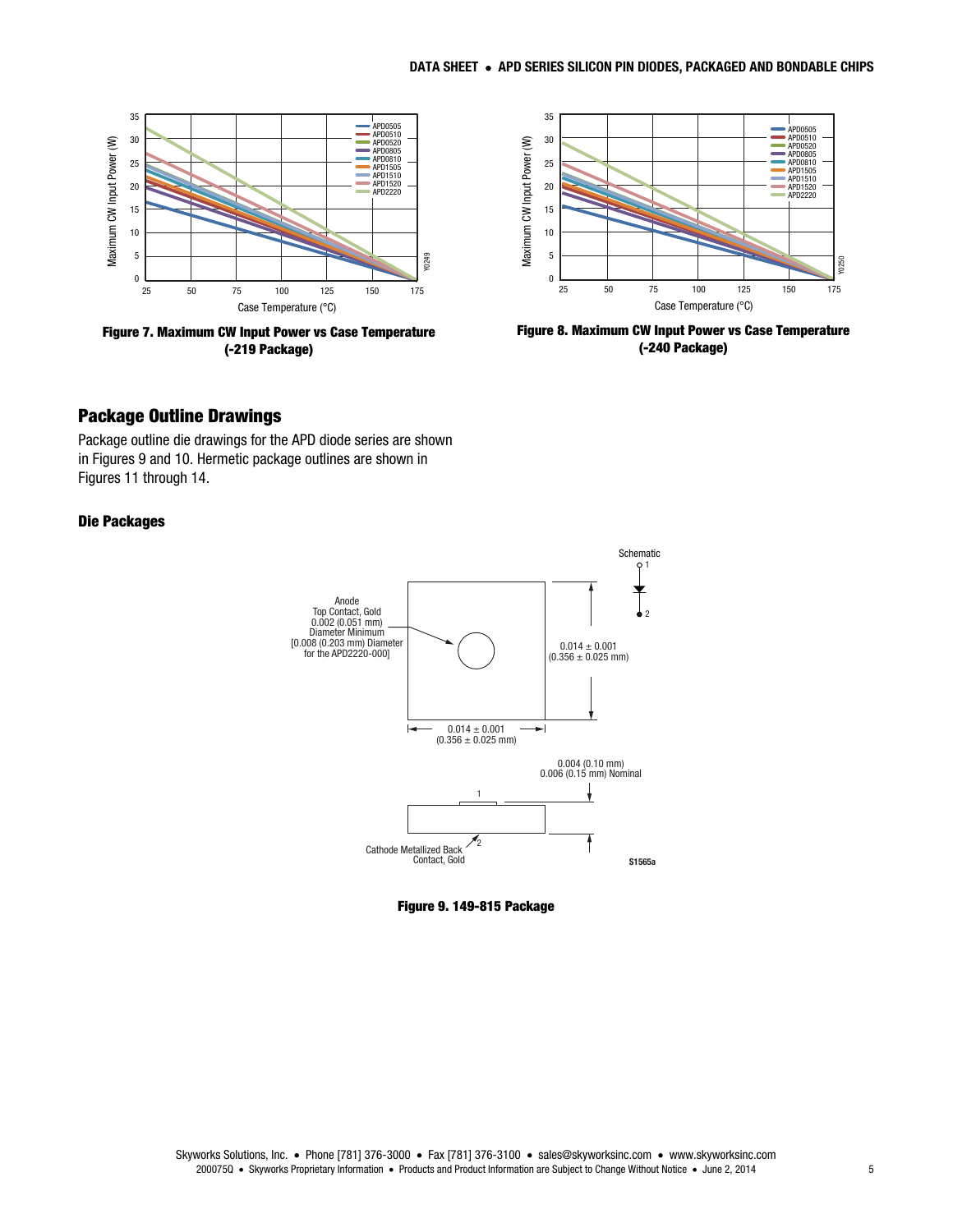

Figure 10. 150 Series Package

#### Hermetic Packages



Figure 11. -203 Package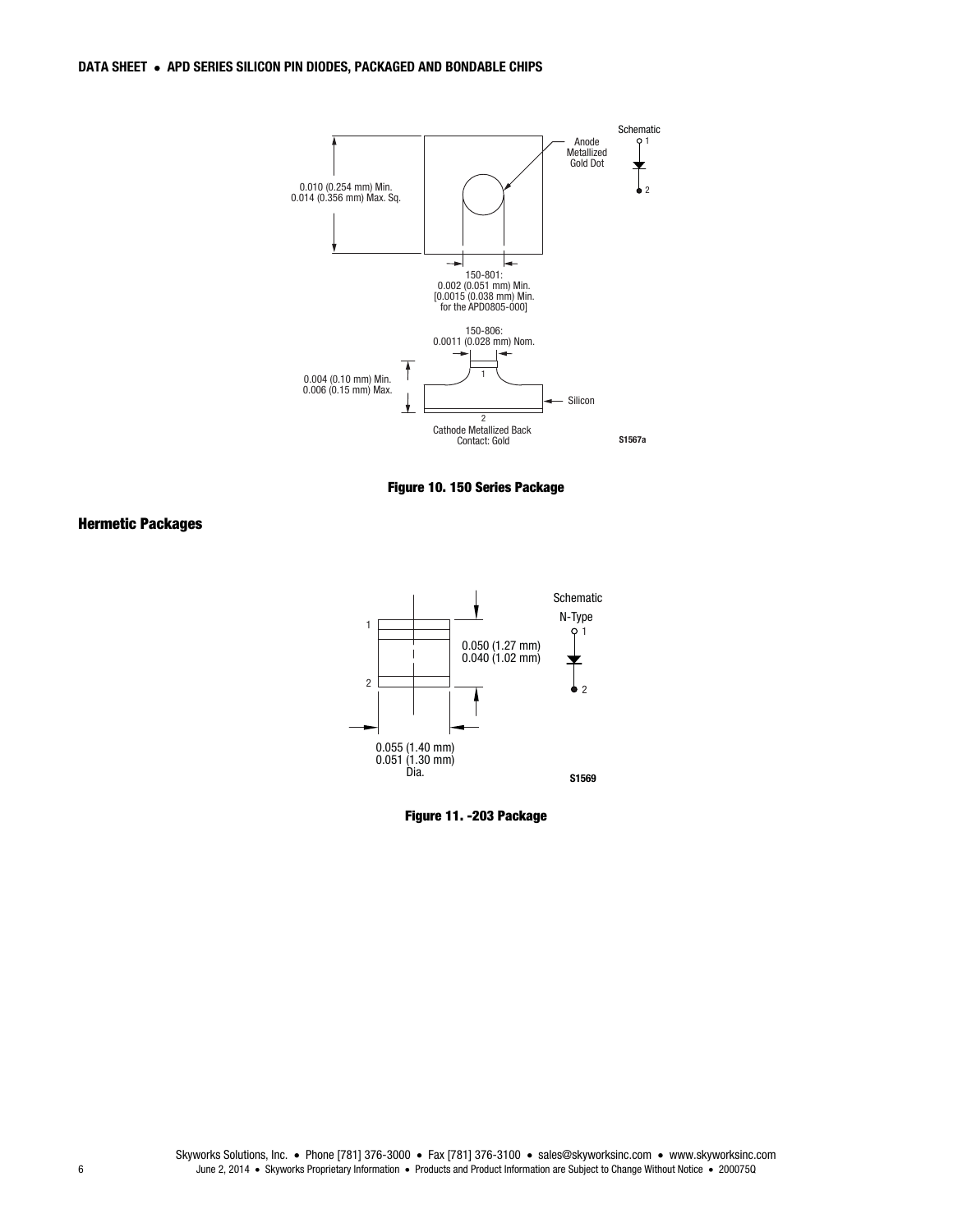



Figure 12. -210 Package



Figure 13. -219 Package